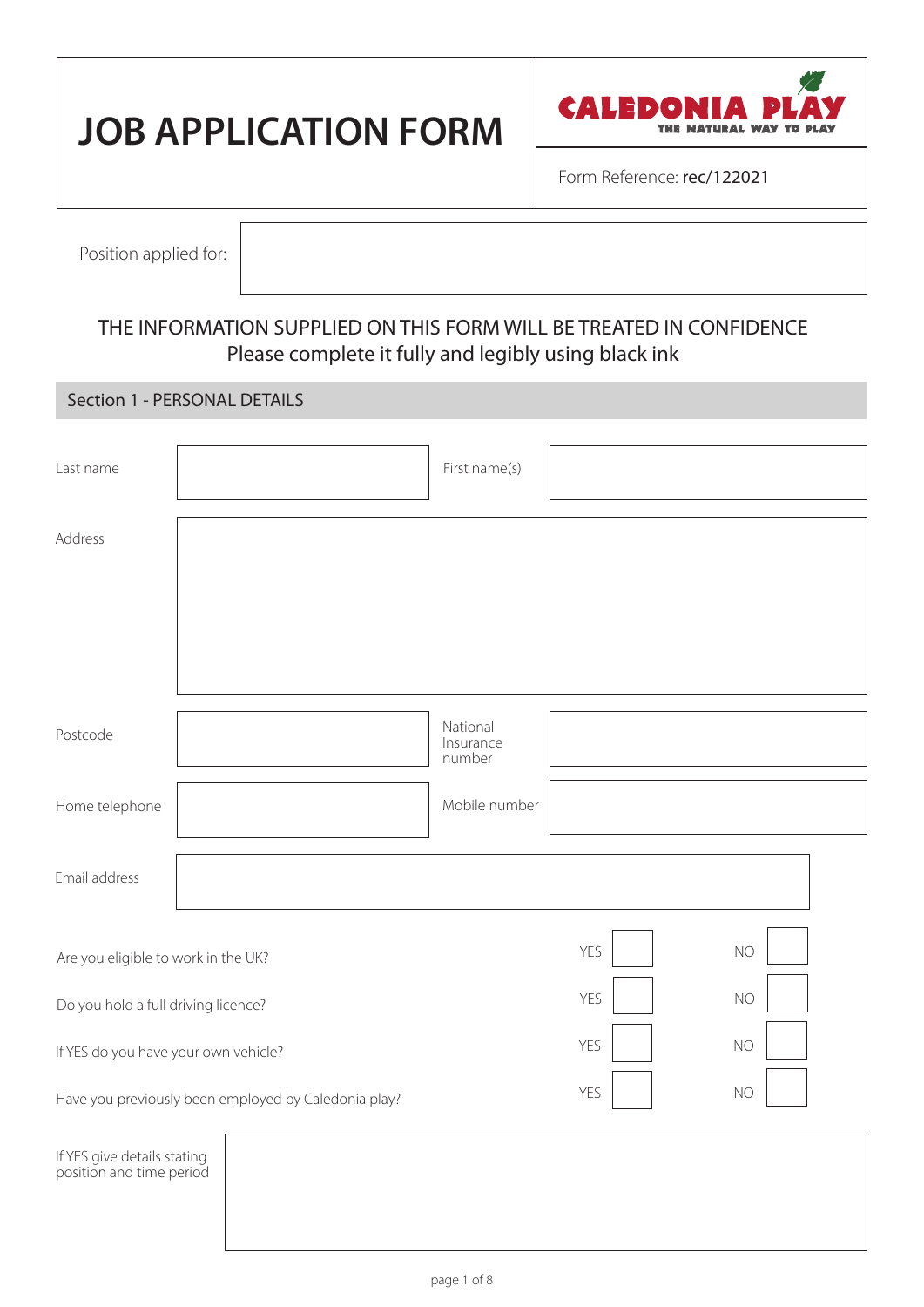| Name and address<br>of current employer                |                     |  |
|--------------------------------------------------------|---------------------|--|
| Postcode                                               | Date of appointment |  |
| Job title                                              |                     |  |
| Brief description<br>of duties and<br>responsibilities |                     |  |
| Salary and benefits                                    |                     |  |
| Notice required                                        |                     |  |
| Reason for leaving                                     |                     |  |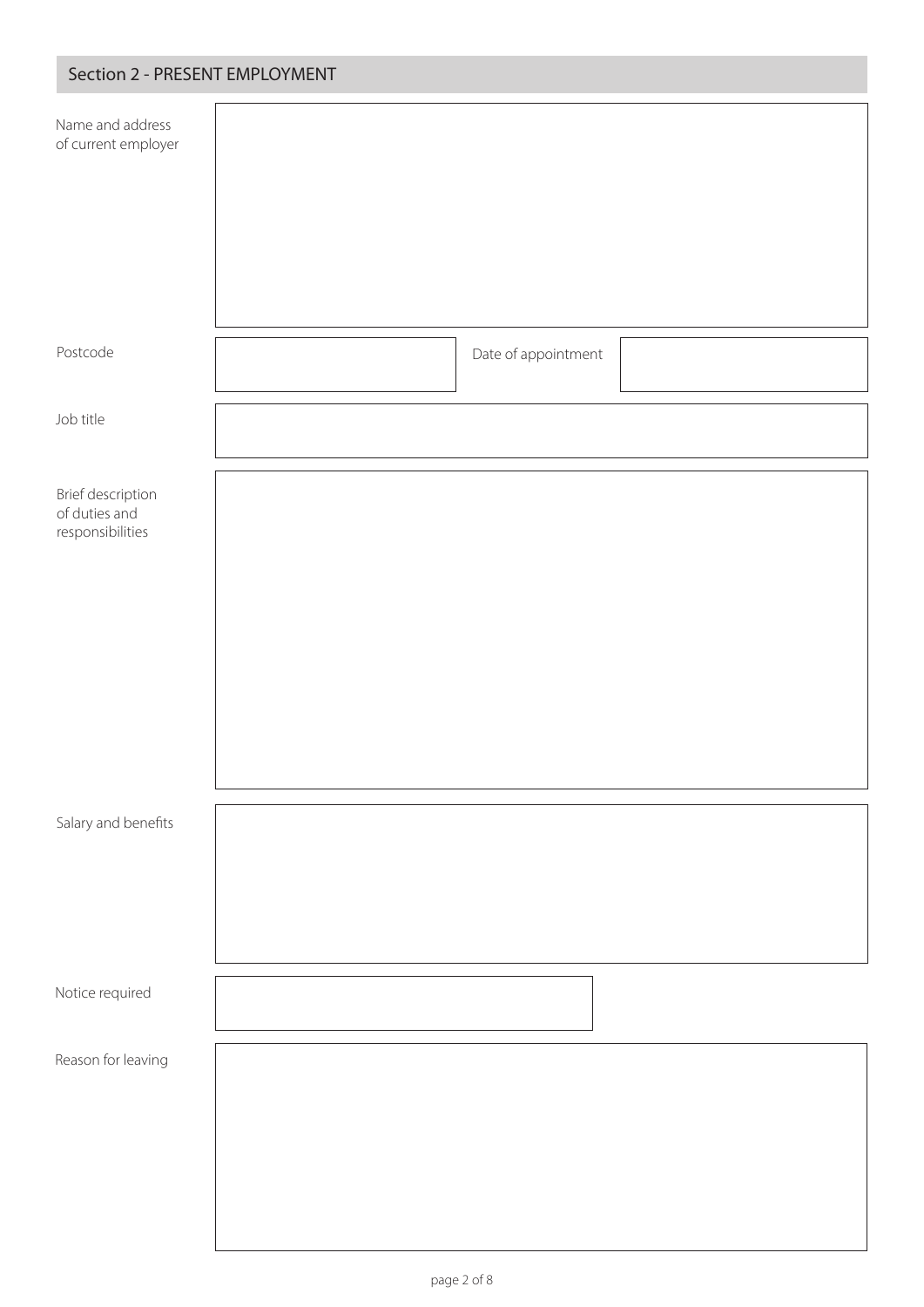## Section 3 - PREVIOUS EMPLOYMENT (to cover at least the last 5 years)

| Name of employer (1)           |                |
|--------------------------------|----------------|
| Job title                      | Date from / to |
| Brief description of<br>duties |                |
| Reason for leaving             |                |
| Name of employer (2)           |                |
| Job title                      | Date from / to |
| Brief description of<br>duties |                |
| Reason for leaving             |                |
| Name of employer (3)           |                |
| Job title                      | Date from / to |
| Brief description of<br>duties |                |
| Reason for leaving             |                |
| Name of employer (4)           |                |
| Job title                      | Date from / to |
| Brief description of<br>duties |                |
| Reason for leaving             |                |
| Name of employer (5)           |                |
| Job title                      | Date from / to |
| Brief description of<br>duties |                |
| Reason for leaving             |                |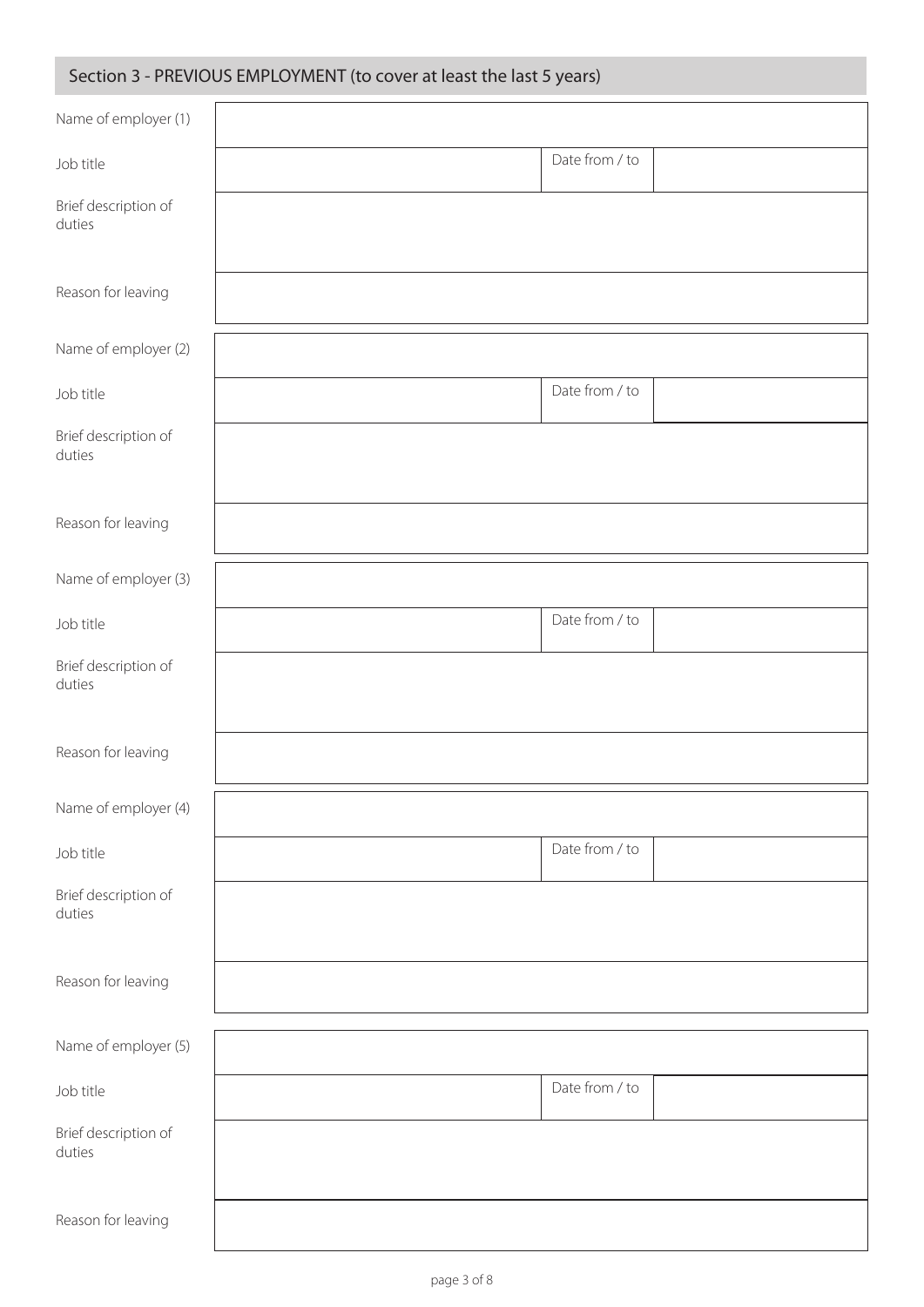#### Section 4 - EDUCATION AND PROFESSIONAL QUALIFICATIONS

| School/College/University | Course or Subjects | Qualifications/Grade attained |
|---------------------------|--------------------|-------------------------------|
|                           |                    |                               |
|                           |                    |                               |
|                           |                    |                               |
|                           |                    |                               |
|                           |                    |                               |
|                           |                    |                               |
|                           |                    |                               |

Please note any professional/management qualifications or memberships you have below

| Course detail/Professional or technical association | Qualification/Membership level |
|-----------------------------------------------------|--------------------------------|
|                                                     |                                |
|                                                     |                                |
|                                                     |                                |

#### Section 5 - TRAINING & DEVELOPMENT

Give details of any training and development courses completed which may support your application. This may include any on-the-job training as well as formal courses.

| Dates | Course title/Achievement | Results (where applicable) |
|-------|--------------------------|----------------------------|
|       |                          |                            |
|       |                          |                            |
|       |                          |                            |
|       |                          |                            |
|       |                          |                            |

As primarily a manufacturing and installation based organisation all of our construction site employees are required to hold a valid CSCS/CPCS card which denotes competency within the manufacturing and construction industry. If this is relevant to the post being applied for then enter card details below.

| CSCS Reg No | Skills/Plant categories | Expiry dates |
|-------------|-------------------------|--------------|
|             |                         |              |
|             |                         |              |
|             |                         |              |
|             |                         |              |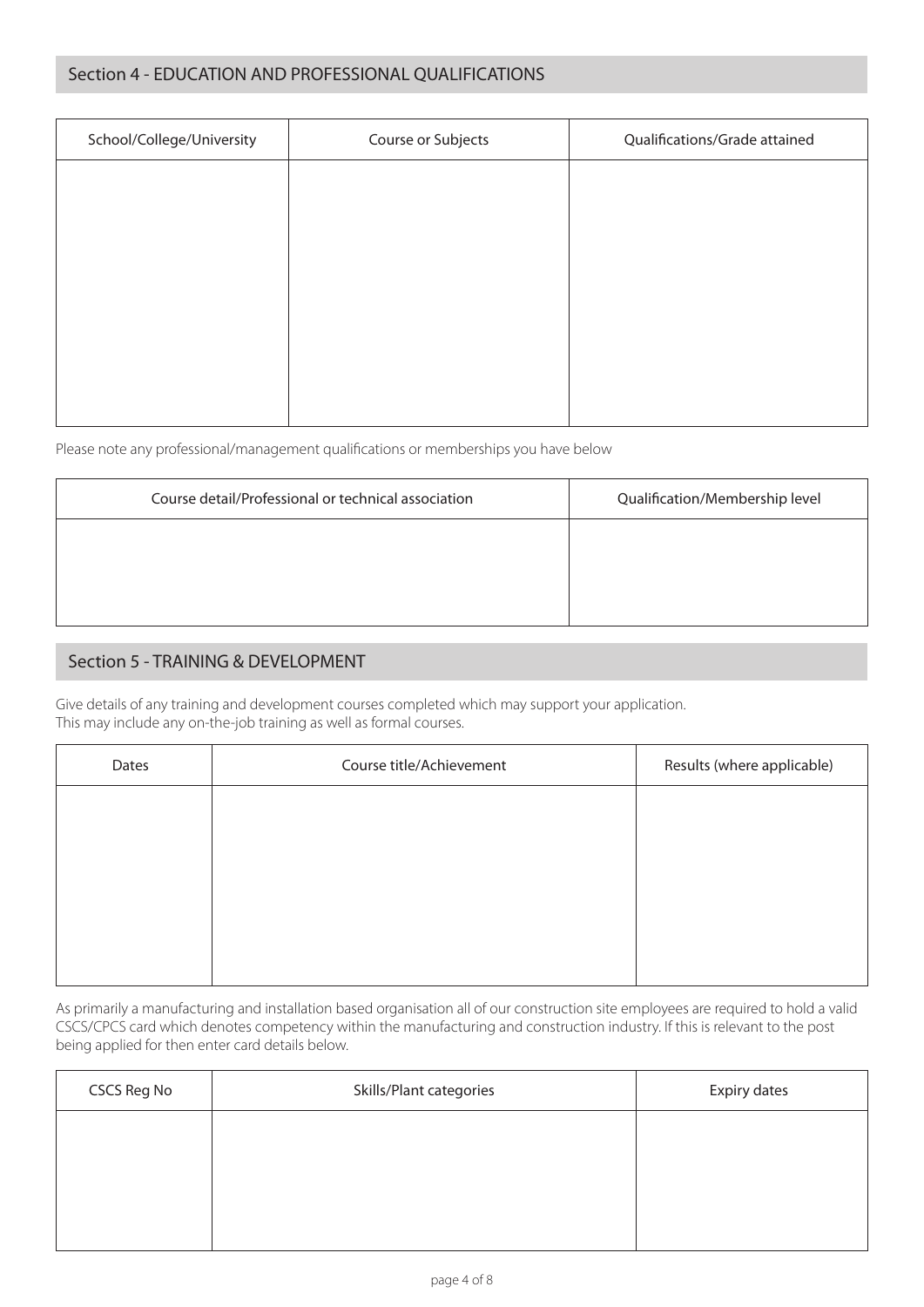#### Section 6 - HEALTH

Upon any formal appointment you will be required to complete a confidential statement of medical history and may be required to undergo a medical examination. Should you fail to declare any health issues which become apparent later in your employment you may be subject to dismissal for non-disclosure.

| Do you suffer from any medical condition which may affect your working performance?<br>If YES, please provide further details below.                    | YES | <b>NO</b>   |
|---------------------------------------------------------------------------------------------------------------------------------------------------------|-----|-------------|
|                                                                                                                                                         |     |             |
|                                                                                                                                                         |     |             |
| Have you had any days/weeks absence due to sickness or ill health in the past 2 years?<br>If YES, please provide details below e.g. cause and duration. | YES | <b>NO</b>   |
| Reason for absence                                                                                                                                      |     | No. of days |
|                                                                                                                                                         |     |             |
|                                                                                                                                                         |     |             |
|                                                                                                                                                         |     |             |

### Section 7 - PERSONAL STATEMENT

Please use this section to detail any other skills, achievements, knowledge or experience you have in support of your application for this post. (continue on a seperate sheet if necessary)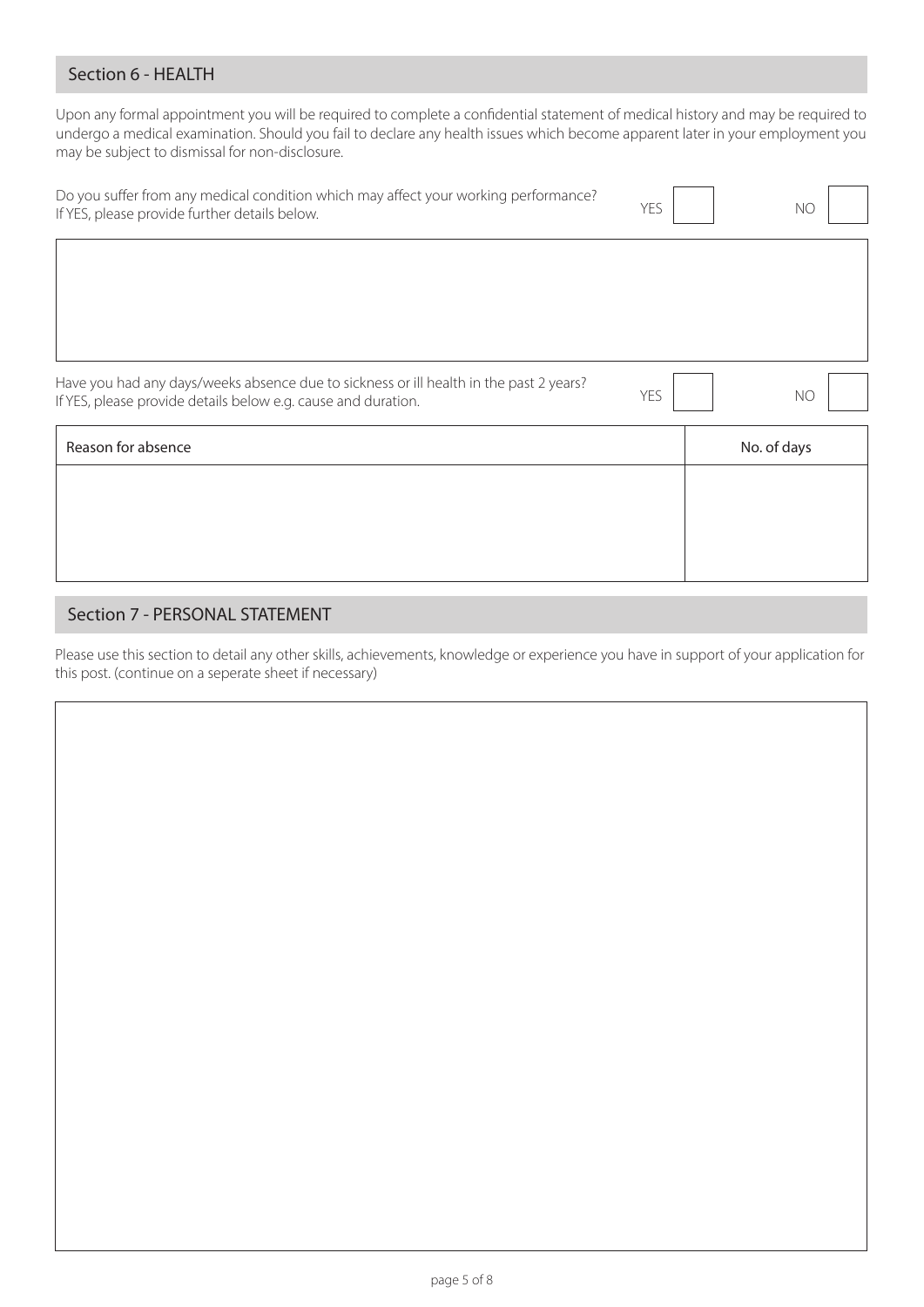#### Section 8 - REFERENCES

Please provide the names and addresses of two referees. At least one should be your current employer. If you have not previously been employed then a Head Teacher or Lecturer who is able to comment on your educational background would be acceptable.

| Name      | Name      |  |
|-----------|-----------|--|
| Position  | Position  |  |
| Company   | Company   |  |
| Address   | Address   |  |
|           |           |  |
| Postcode  | Postcode  |  |
| Phone No. | Phone No. |  |
| Email     | Email     |  |

#### Section 9 - DECLARATION

How and where did you learn about this post?

I hereby certify that:

- all the information given by me in this form is correct to the best of my knowledge;
- all questions relating to me have been answered fully and truthfully;
- I possess all the qualifications which I claim to hold;
- I understand that should my application be successful and it be discovered subsequently that the information provided has been falsified then disciplinary action may result in dismissal from this post.

Signed **Date** 

or alternatively email: accounts@caledoniaplay.com

Any candidates selected for interview will normally be notified within four weeks of submission. We aim to get back to all applicants however those who do not hear from Caledonia Play within this time should conclude that their application has been unsuccessful on this occasion, but we thank you for your interest in the post. Caledonia Play will treat any personal information contained within the form as confidential and in full compliance with the requirements of the Data Protection Act 1998.

#### Section 10 - RETURNING THIS FORM

Upon completion of this form please ensure it is returned to the following address:

By post to: Kathleen Craig Accounts and HR Manager Caledonia Play Limited Old Mill South Street Milnathort, Kinross Scotland, KY13 9XB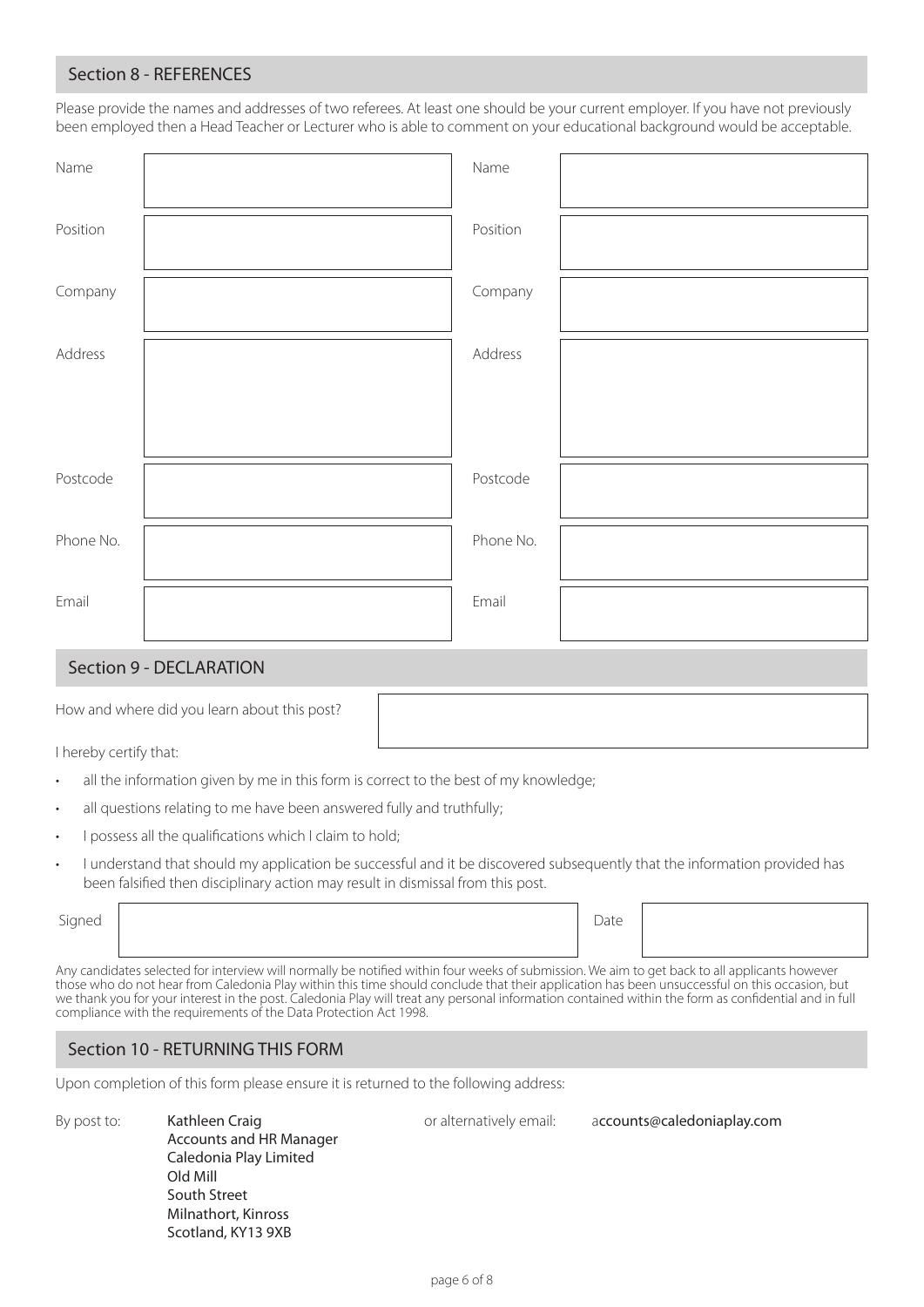| Section No. | Additional details |
|-------------|--------------------|
|             |                    |
|             |                    |
|             |                    |
|             |                    |
|             |                    |
|             |                    |
|             |                    |
|             |                    |
|             |                    |
|             |                    |
|             |                    |
|             |                    |
|             |                    |
|             |                    |
|             |                    |
|             |                    |
|             |                    |
|             |                    |